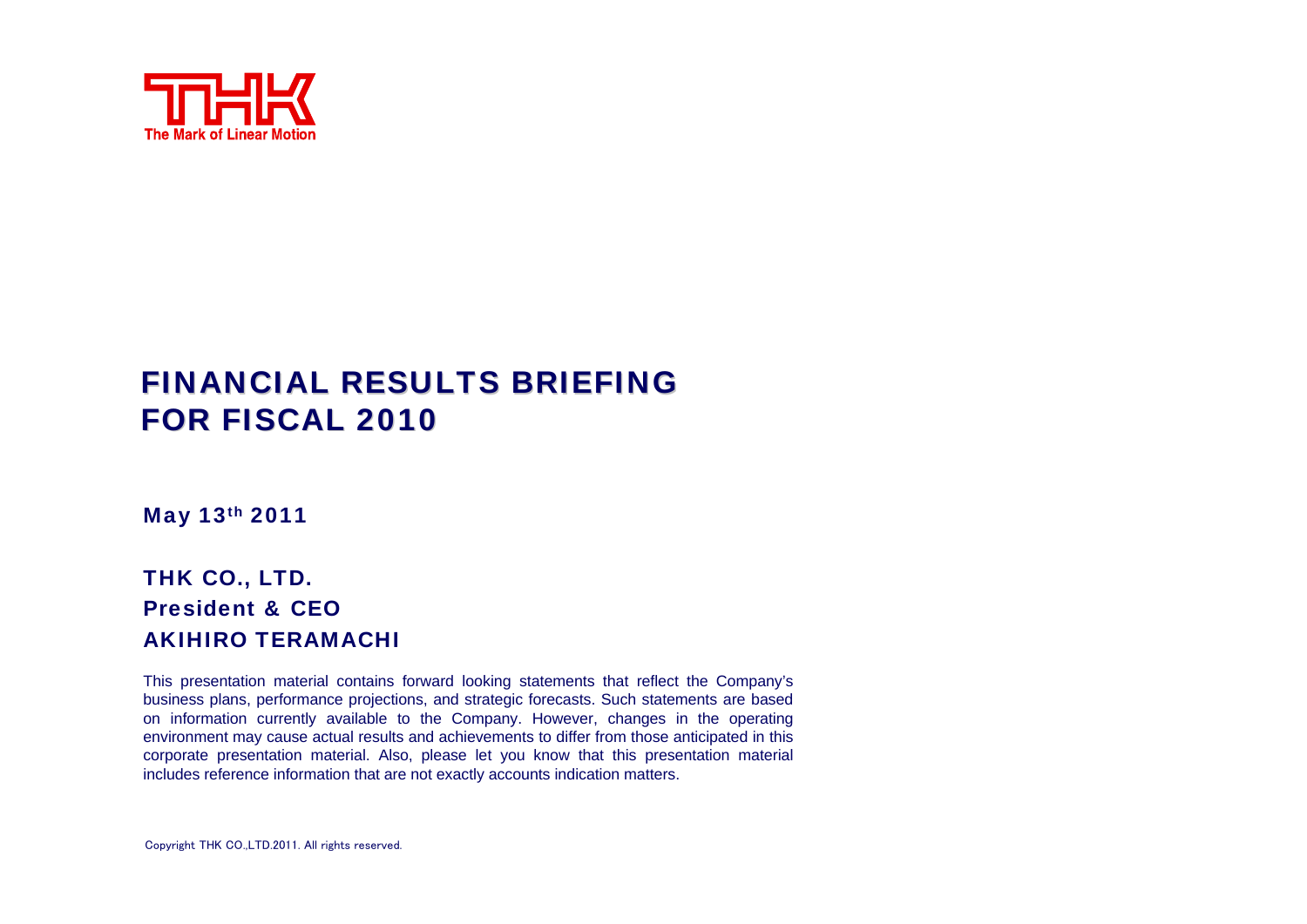

# **1. Financial Results Fiscal Year ending March 2011**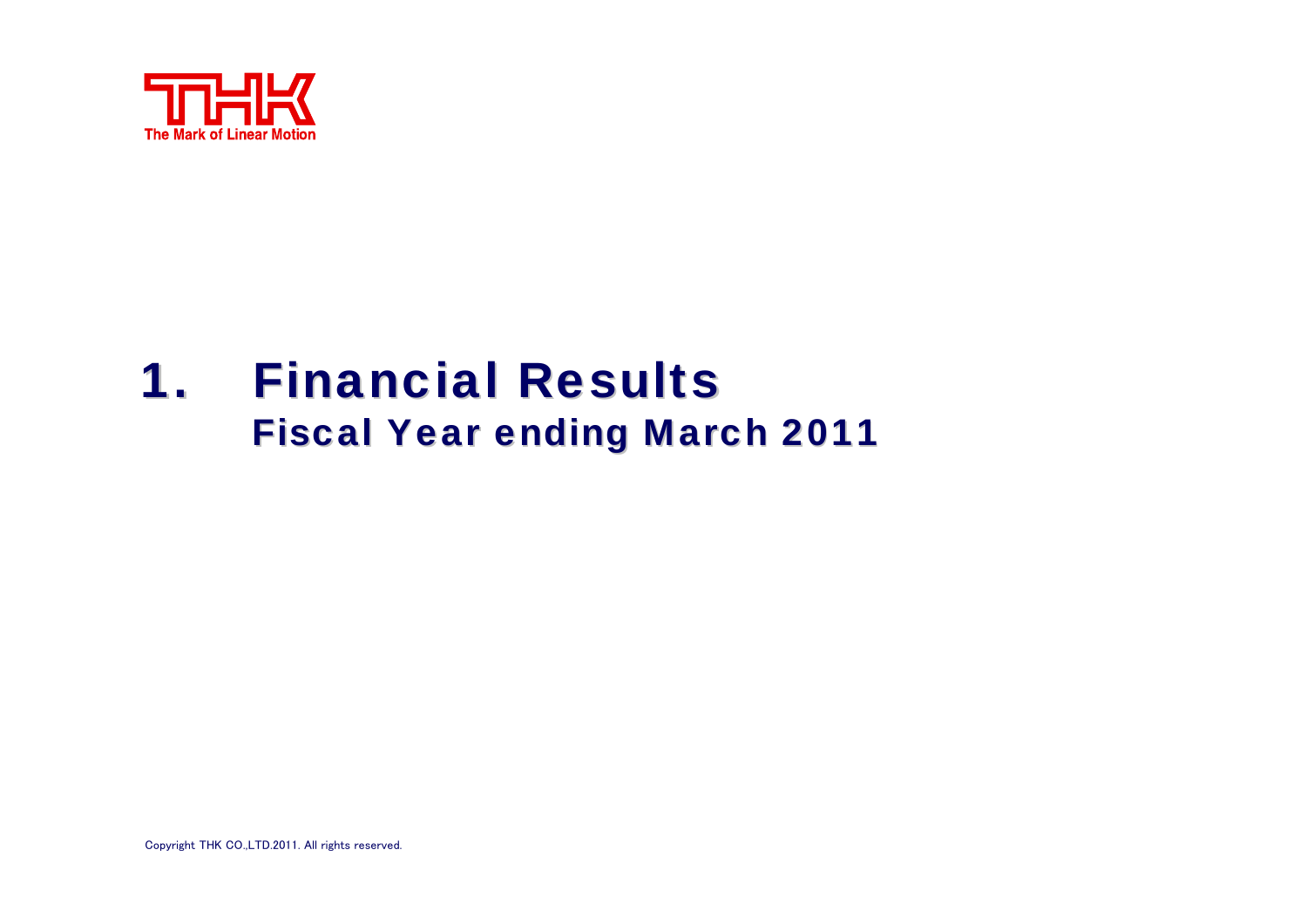# **Financial Highlights**



#### **Net sales increased by 65.3% from the previous year to 190.6 billion yen**

In Japan, THK successfully grew overall product sales for machine tools, general machinery and electronics as domestic demand recovered

In overseas markets, the company achieved overall growth of sales, supported by rising demand in the Asian region, including China and Taiwan, as well as a recovery in demand in developed nations such as European countries and the U.S.

#### **Operating Income of 21.8 billion yen was posted**

■Income was recorded due to the quantitative effects accompanying the increase in net sales

- ■Negative impact by appreciation of the yen
- ■Fixed costs increased due to higher capacity utilization

#### **Both net sales and operating income exceeded the plans**

While the Company had announced in February 2011 a forecast revision to net sales of 190 billion yen and operating income of 20 billion yen, net sales exceeded the plan by 0.6 billion yen despite a temporary operational slump caused by the Great East Japan Earthquake, and operating income surpassed the plan by 1.8 billion yen due to the efforts to curb expenses and streamline operations, pointing to steadily improving profitability.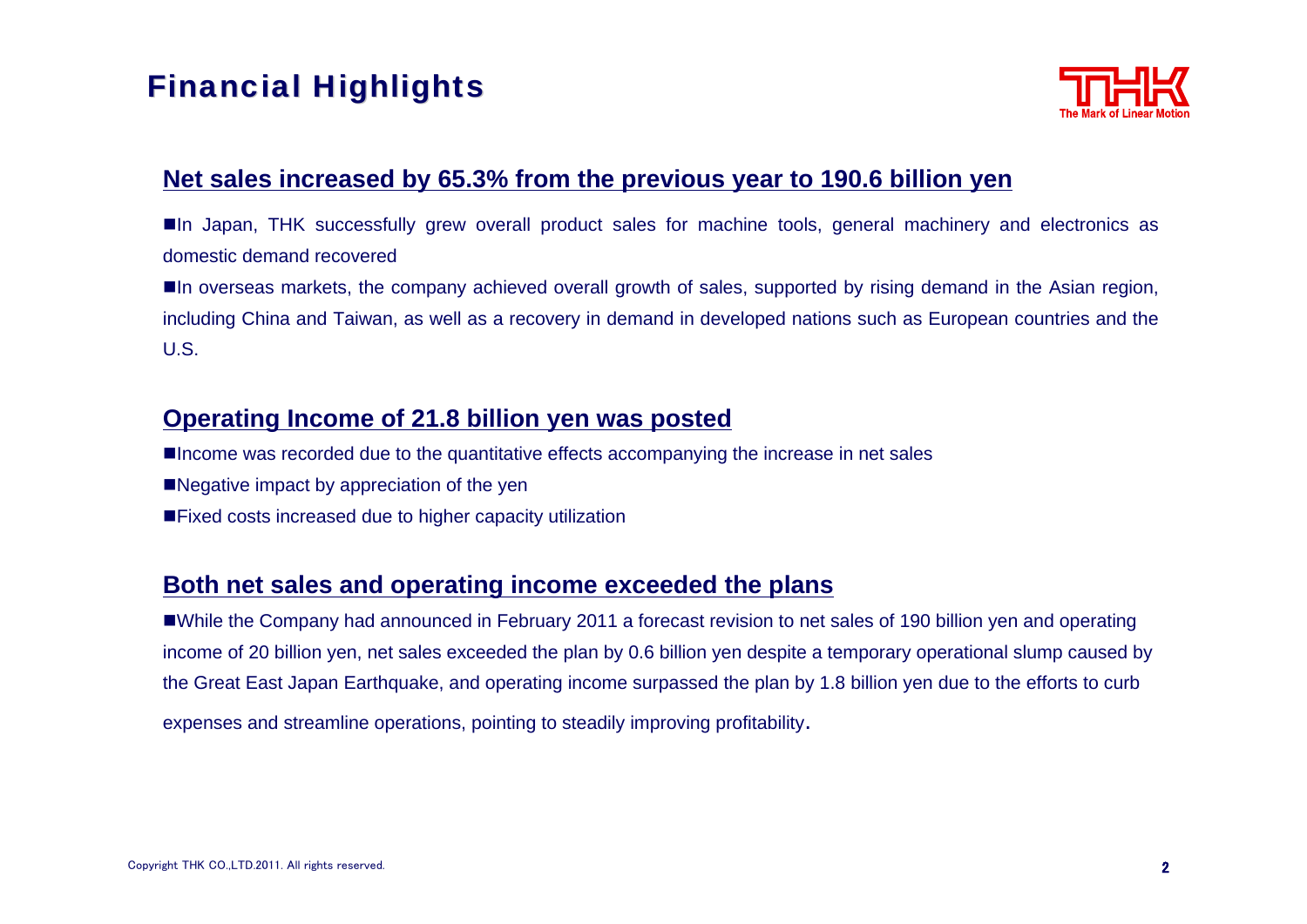# **Trend in Net Sales**



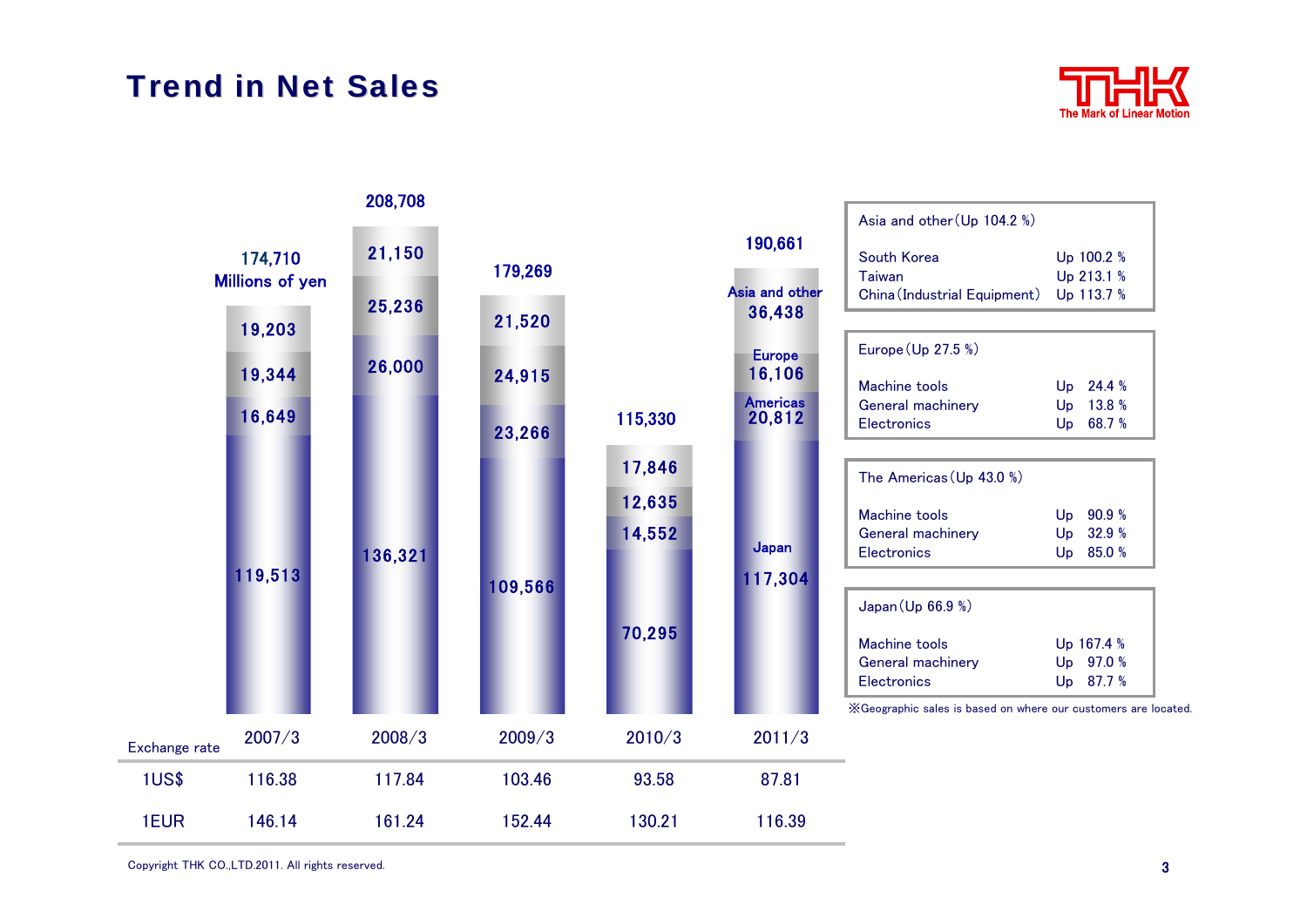## Trends in Sales-Cost Ratio and SG&A



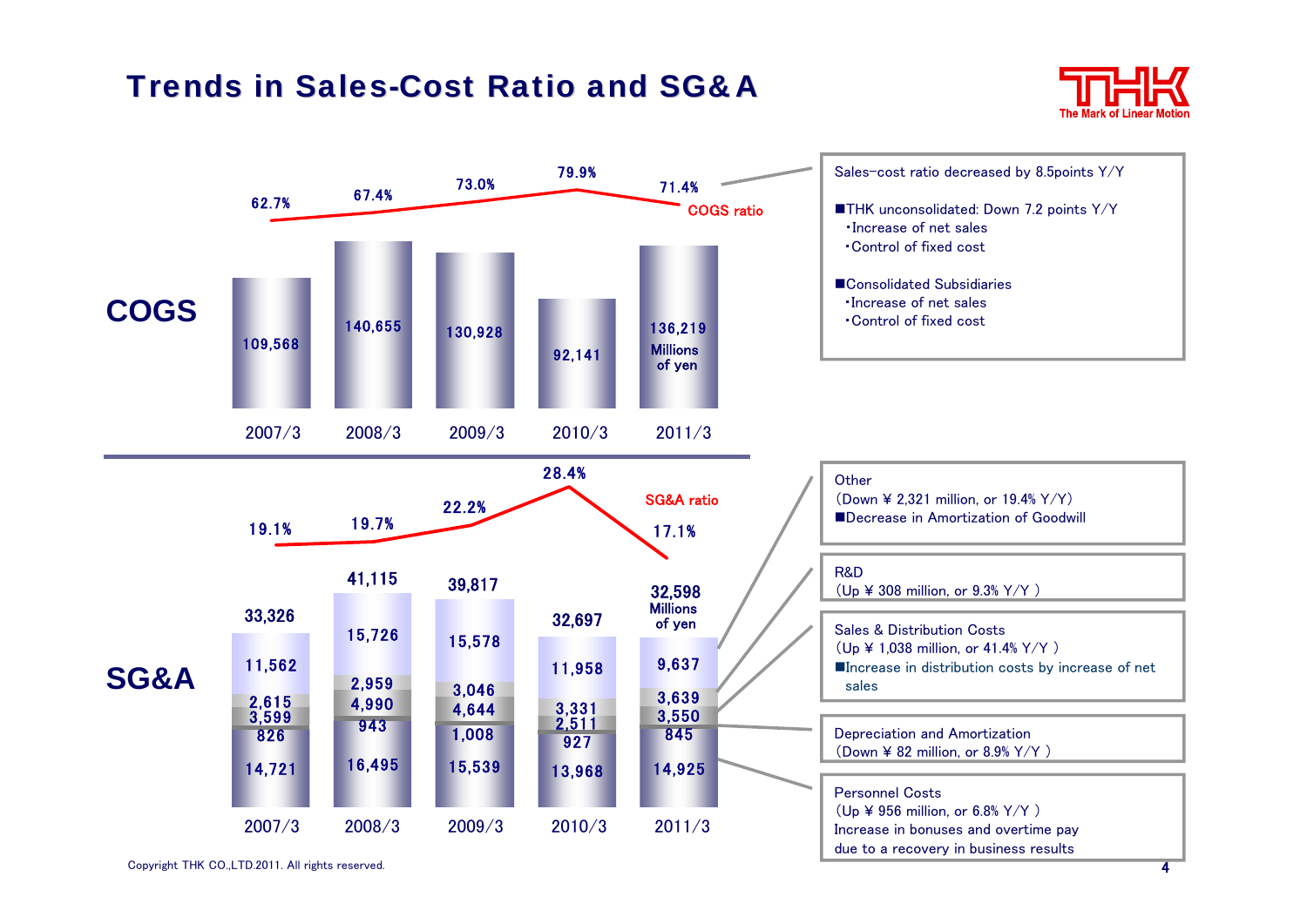# **Operating Income - Cause of Change -**



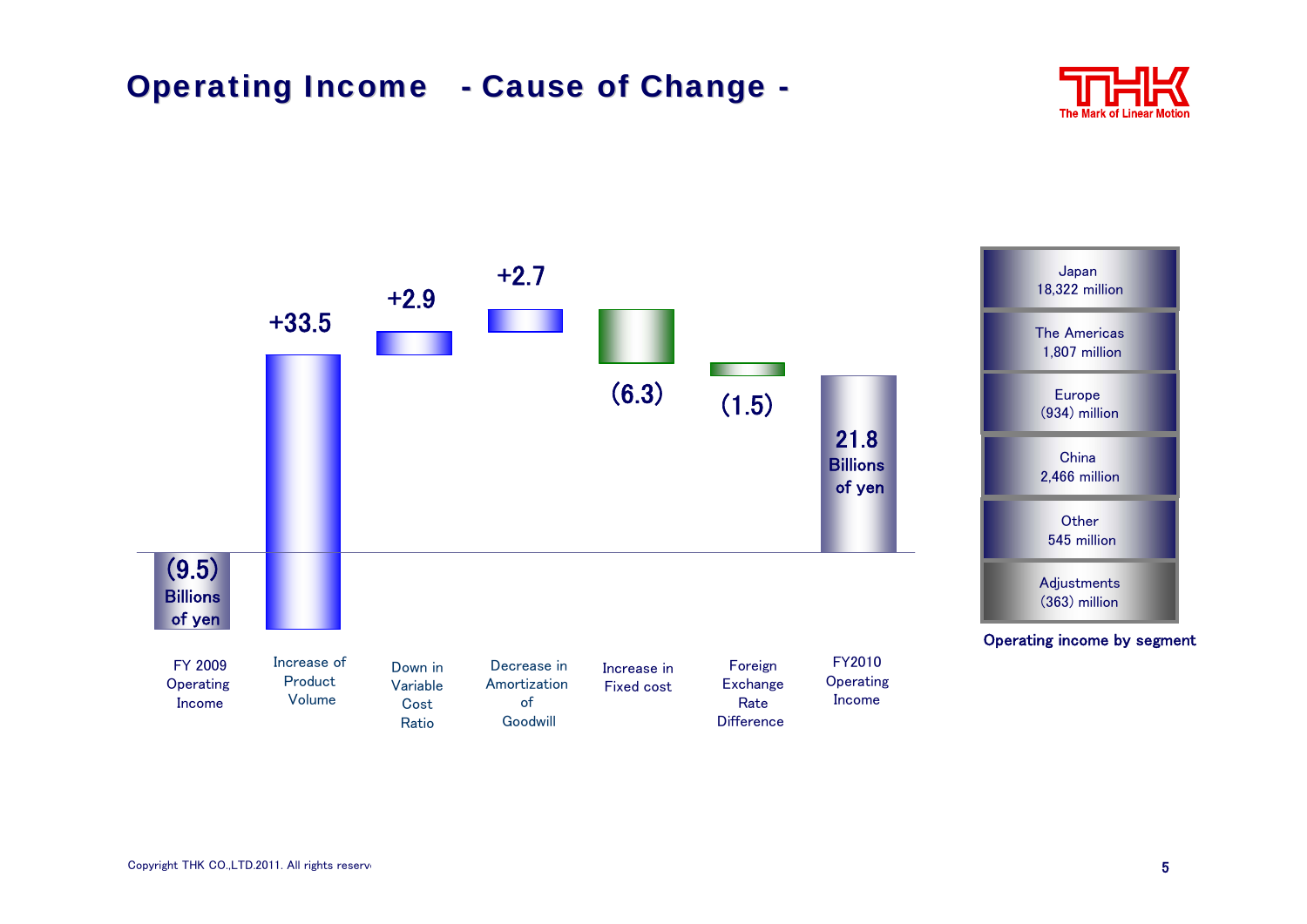# **Trends in Assets, Liabilities and Net Assets**



■Cash and Cash in Account: Up ¥ 30,837million from previous period Cash Flows from Operating Activities: ¥ 21,608 million Cash Flows from Investing Activities: ¥ (6,299) million Cash Flows from Financing Activities: ¥ 17,913 million Foreign Currency Translation Adjustments on Cash and Cash Equivalents : ¥ (2,385) million ■Accounts Receivable: Up ¥ 15,976 million from previous period →Increase of net sales→Number of months' sales receivables:Previous period 4.2 month This period 3.6 month Inventories: Up  $\angle$  2,144 million from previous period →Previous period: 2.6 month This period: 1.7 month **Property, Plant and Equipment:** Down ¥ 4,432 million from previous

→CAPEX: ¥ 7,691 million Depreciation: ¥ 8,651 million

period

■Intangible Assets: Down ¥ 170 million from previous period

■Investment and Other: Down ¥ 209 million from previous period

| $(Up \nless 43,394$ million                                                                  | <b>Total Assets 279,768</b><br>millions of yen<br>from previous period)             | ■Current Liabilities: Up ¥ 17,586<br>million from previous period<br>■Accounts Payable: Up ¥ 7,516 million<br>from previous period<br>$\rightarrow$ Purchasing increased because of<br>sales increase<br>→Number of months' notes payable:<br>previous period: 2.5 month |
|----------------------------------------------------------------------------------------------|-------------------------------------------------------------------------------------|--------------------------------------------------------------------------------------------------------------------------------------------------------------------------------------------------------------------------------------------------------------------------|
| <b>Current</b><br><b>Assets</b><br>191,665<br>Up ¥ 48,205<br>million from<br>previous period | <b>Liabilities</b><br>111,831<br>Up $\angle$ 37,715 million<br>from previous period | this period: 2.0 month<br>■Long-term Liabilities: Up ¥ 20,128<br>million from previous period<br>$\rightarrow$ Issue of SB                                                                                                                                               |
| <b>Fixed Assets</b><br>88,103<br>Down ¥ 4,811<br>million from<br>previous period)            | <b>Net Assets</b><br>167,937<br>Up $45,678$ million<br>from previous period         | Net Income: ¥ 13,959 million<br>Foreign Currency Translation<br>Adjustment:<br>Down ¥ 6,342 million from previous<br>period                                                                                                                                              |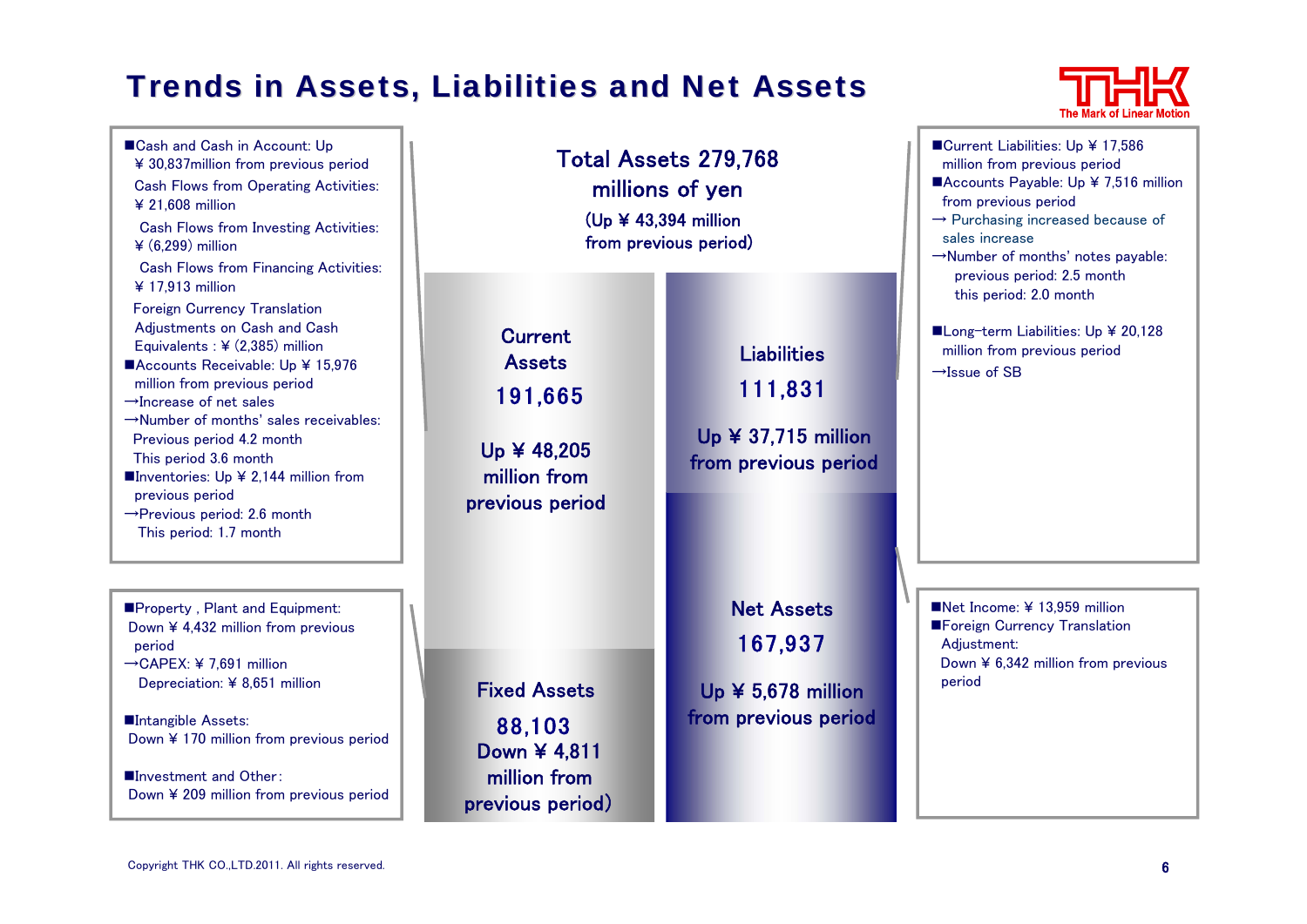

# 2. Current Management Environment and Our Strategy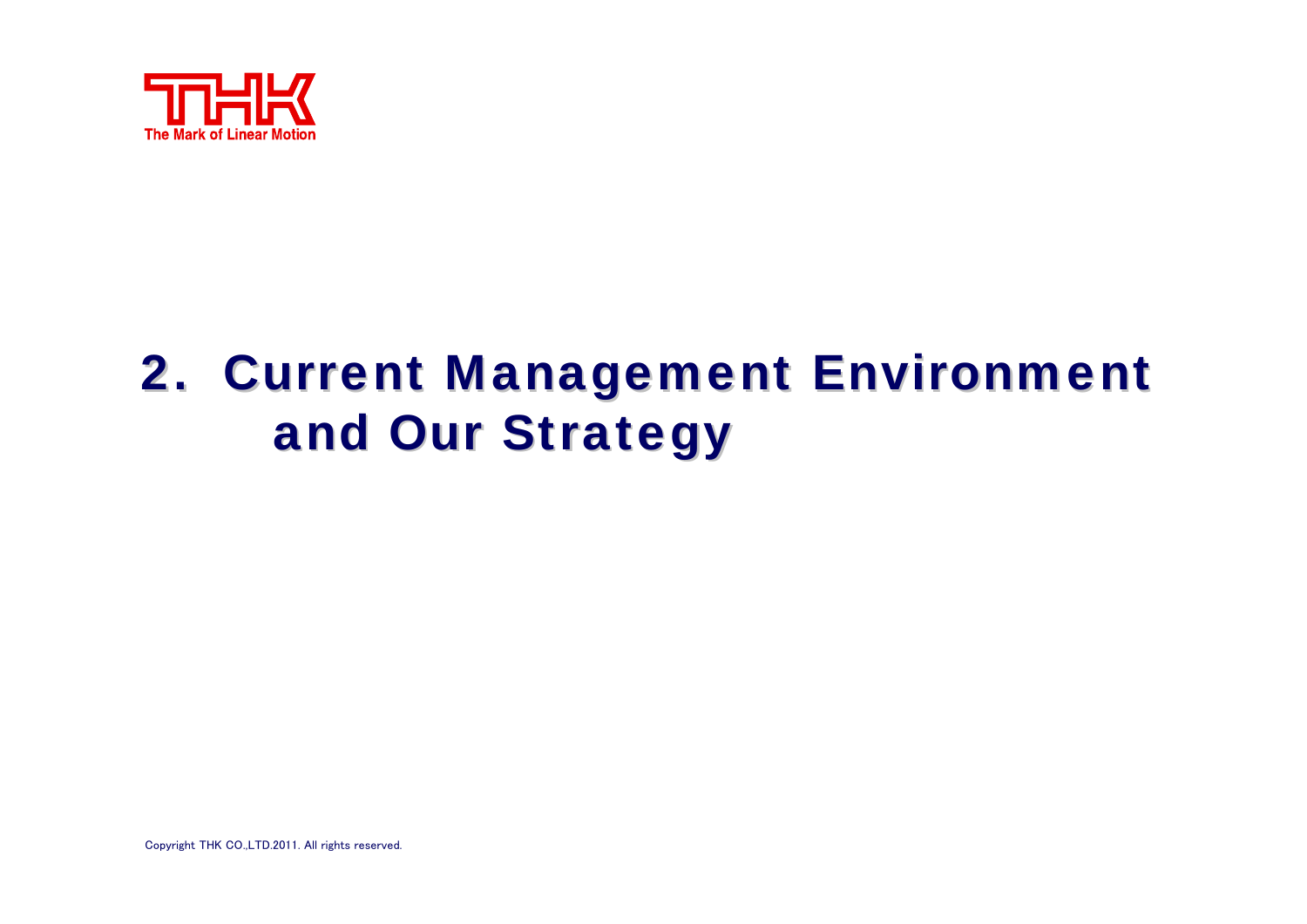**Current Management Environment and Our Strategy-1** 

【**Change of External Environment**】

### **Expanding Demands for Machine Tools in Emerging Countries**

**Rising Principle for Environment**



Despite short-term fluctuations, demand for THK products is poised to grow in the medium- to long-term

**External Environment**

APPEARESESSEESES

**ARRAIGED**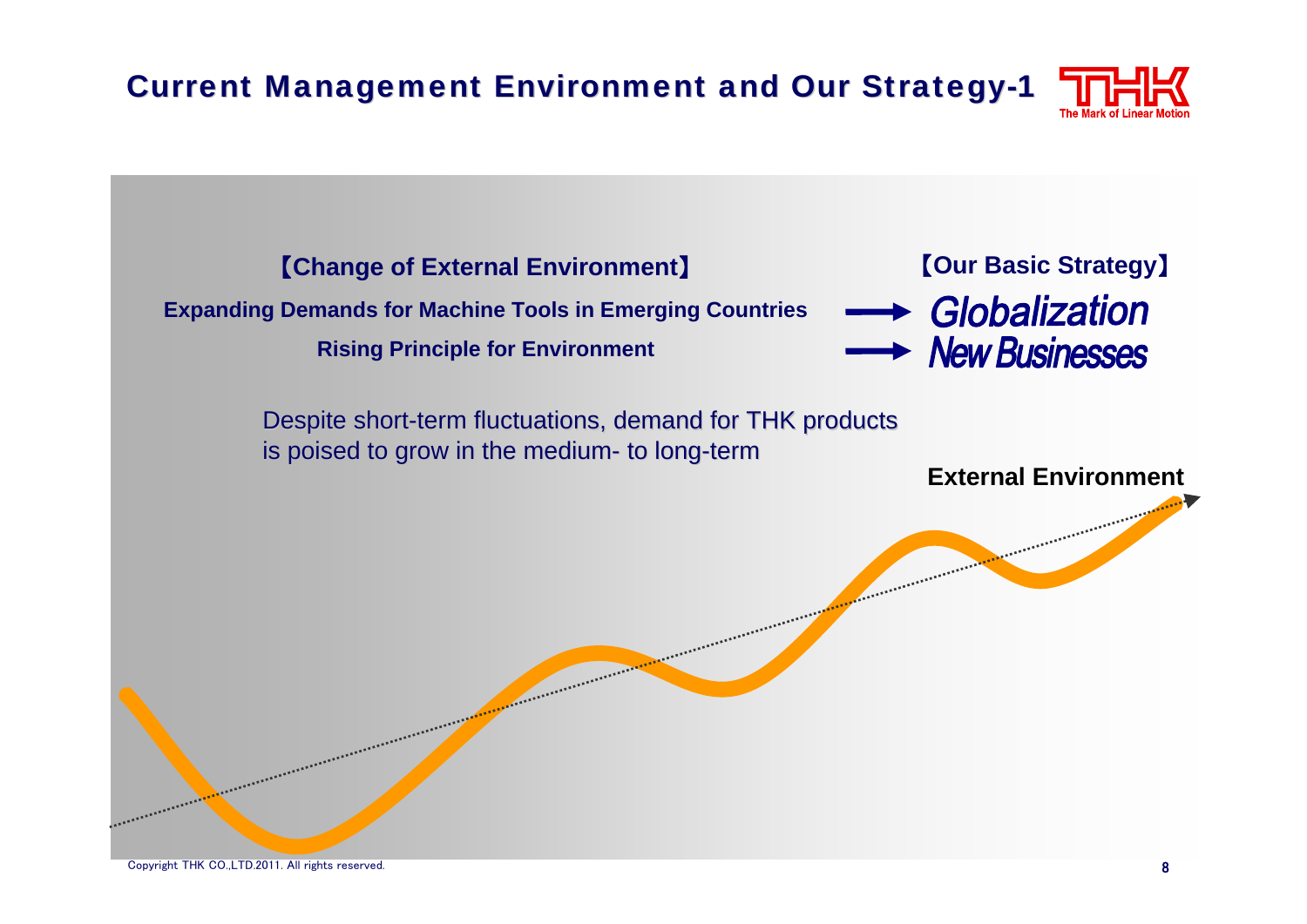# Current Management Environment and Our Strategy-2



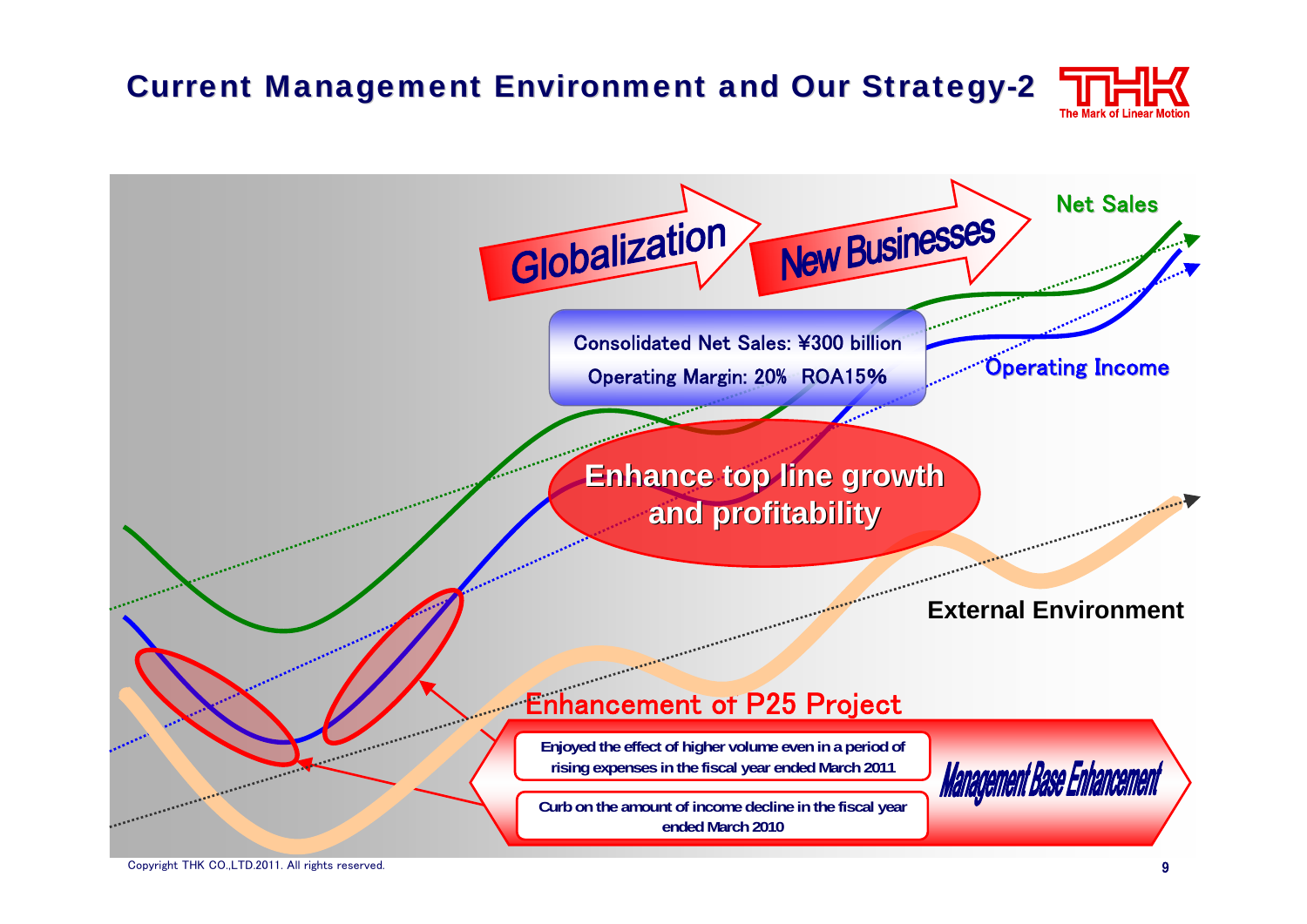

# 3. Globalization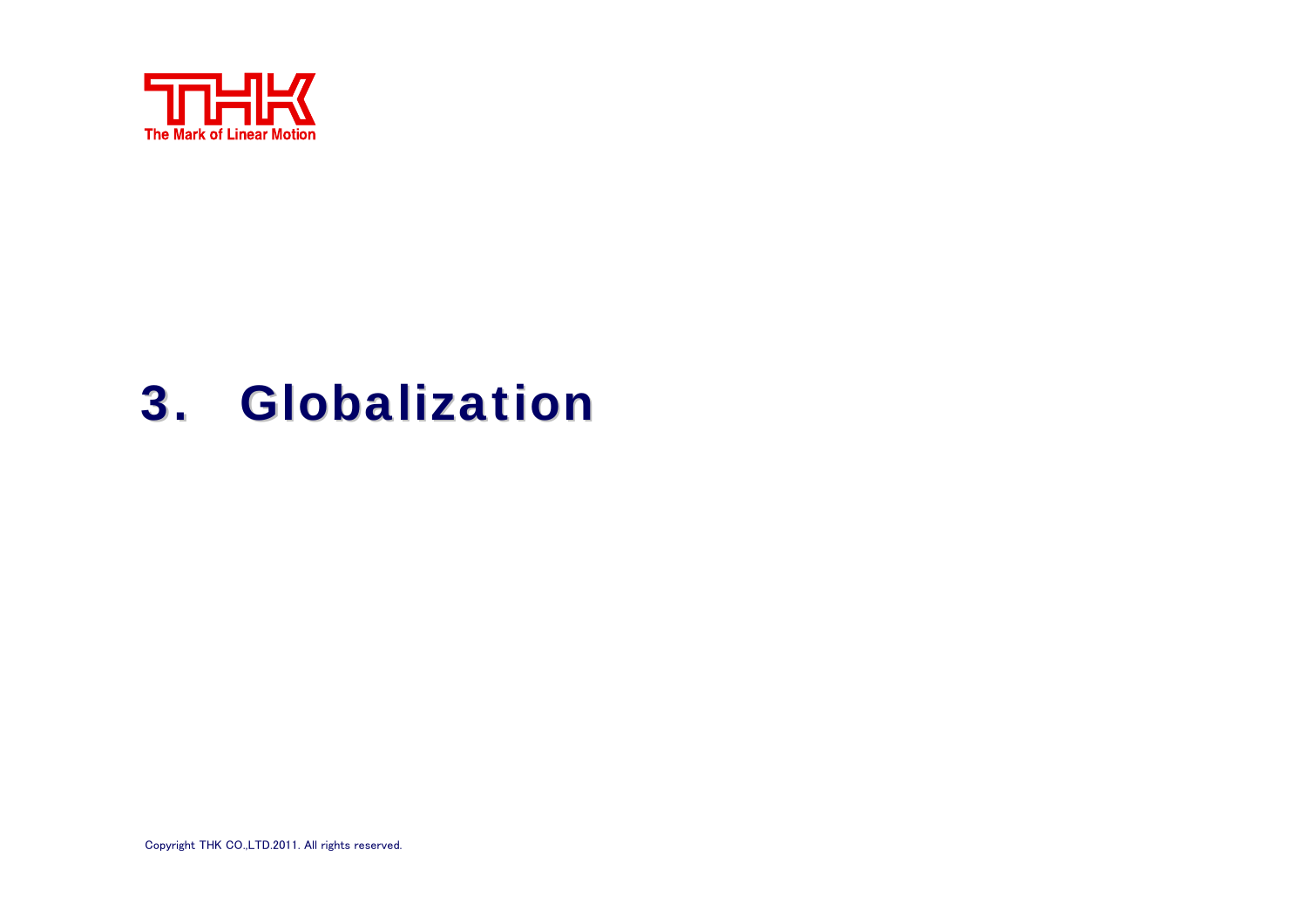### **Main Machine Tool Productions Countries**



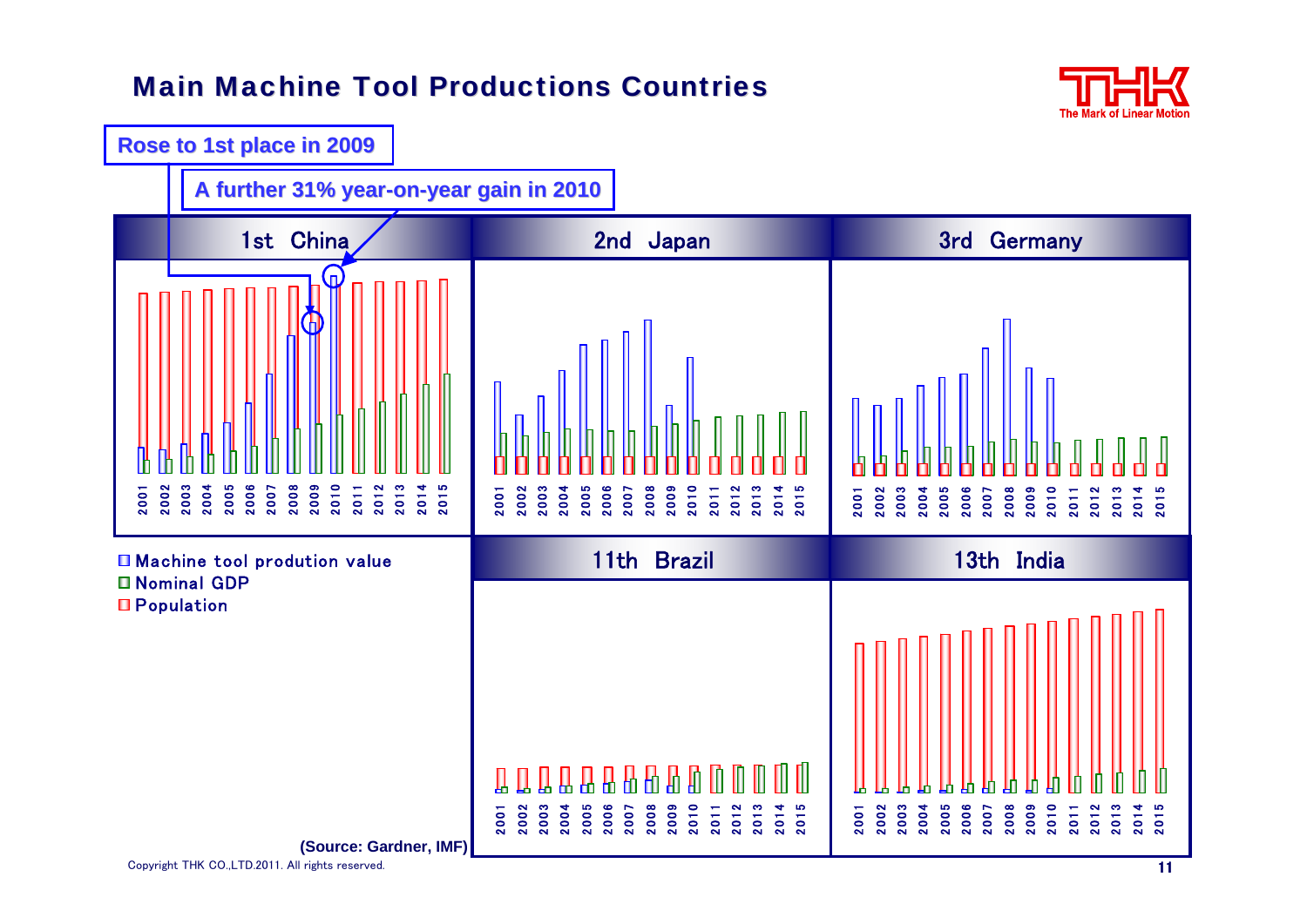# <span id="page-12-0"></span>Sales, Manufacturing and Development **Network in China**





Copyright THK CO.,LTD.2011. All rights reserved.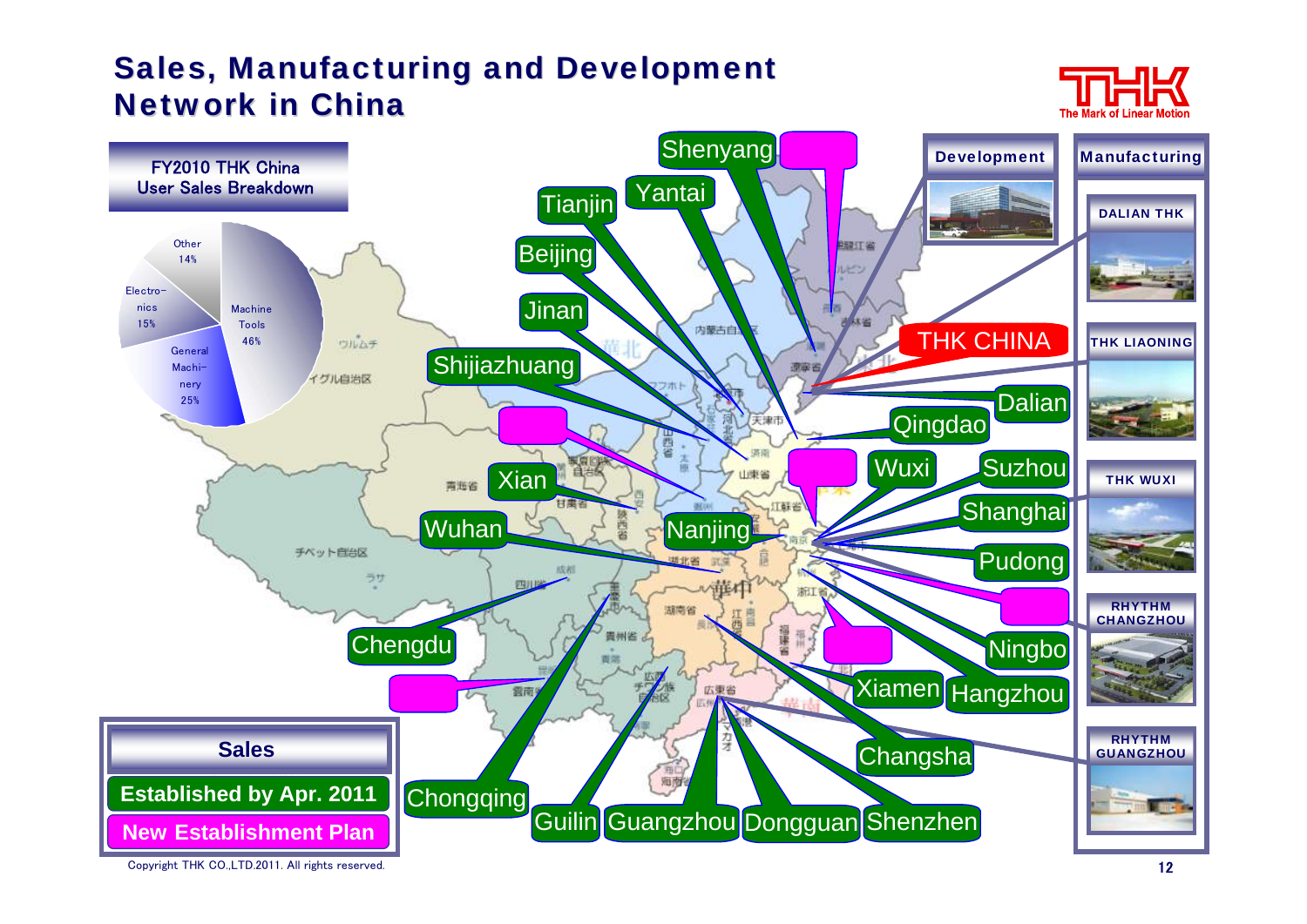# **Order and Profitability of Our Chinese Business**





※Order is based on the achievement of THK China (Sales Subsidiary)

※Marginal profit ratio is based on consolidated number of China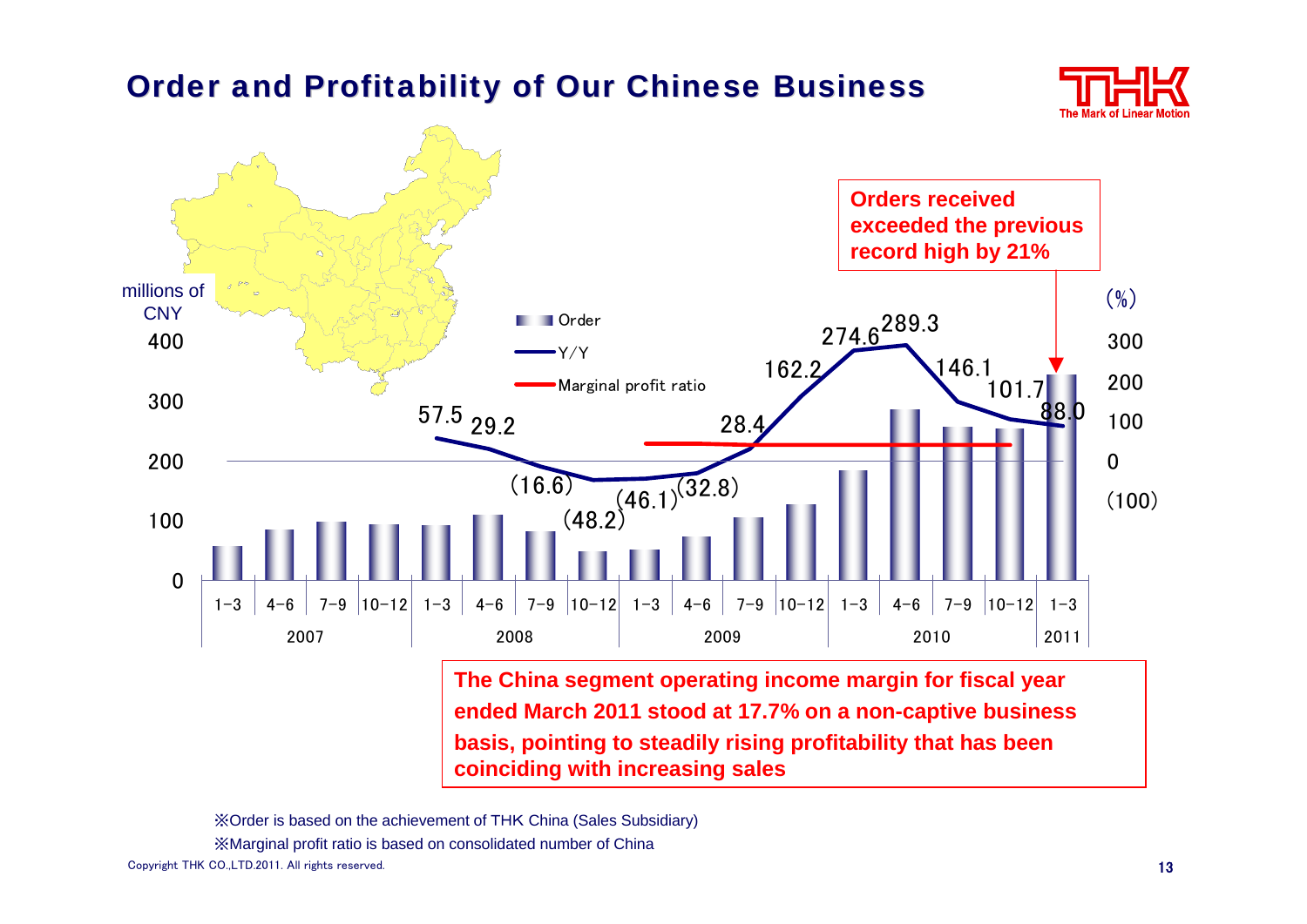# Enhancement of the Global Manufacturing Structure





\* On April 4, 2011, PGM Ballscrews Ireland Ltd. changed its name to THK Manufacturing of Ireland Ltd.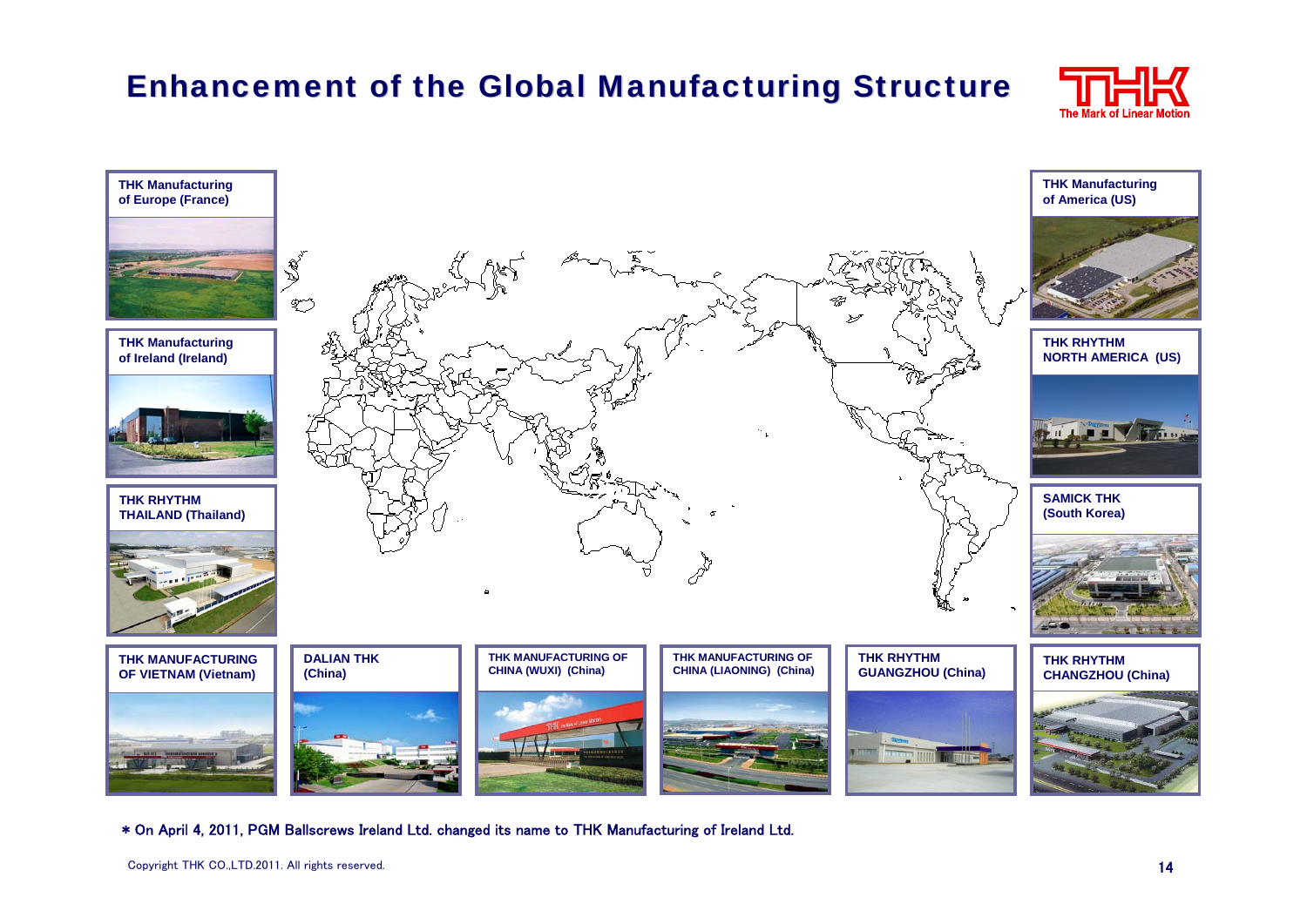

# **4. New Businesses**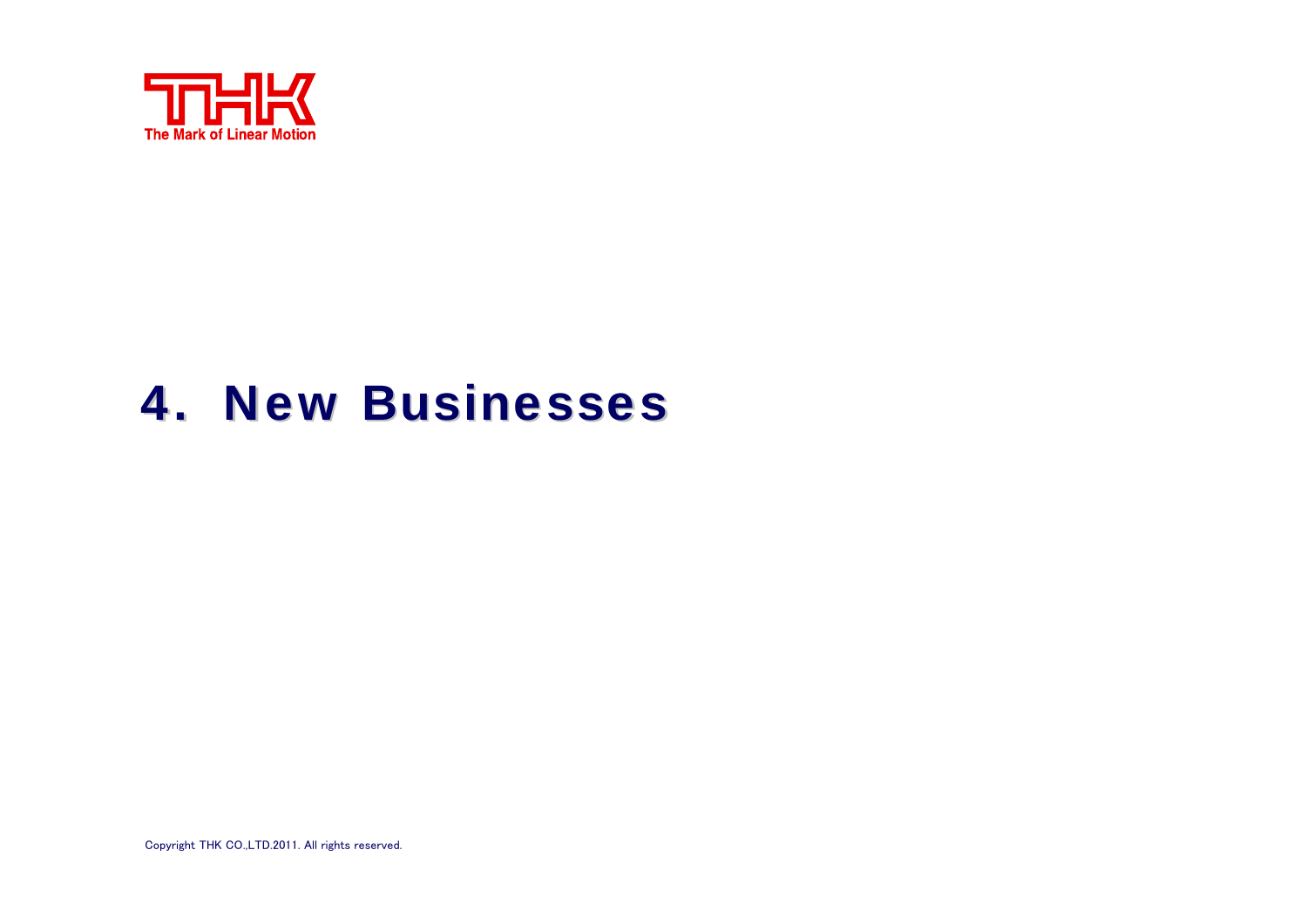# <span id="page-16-0"></span>**Development of New Business Areas**



# **Expansion from Capital Goods into Consumer Goods**



#### **Expand consumer goods considering environmental protection**

- **FAI Division (Future Automotive Industry)**
- ・ Develops key automotive components that enhancing vehicle safety
- ・ Transportation equipment-related businesses

#### **ACE Division (Amenity Creation Engineering)**

- ・Develops aseismatic devices for housing and house-related devices
- ・Support the home automation

#### **IMT Division** (Innovated Mechatronics Technology)

- ・Develops unit products customized by each customer's needs as well as electric actuator series which approach multipurpose customers' needs
- ・Develops next generation robot related products





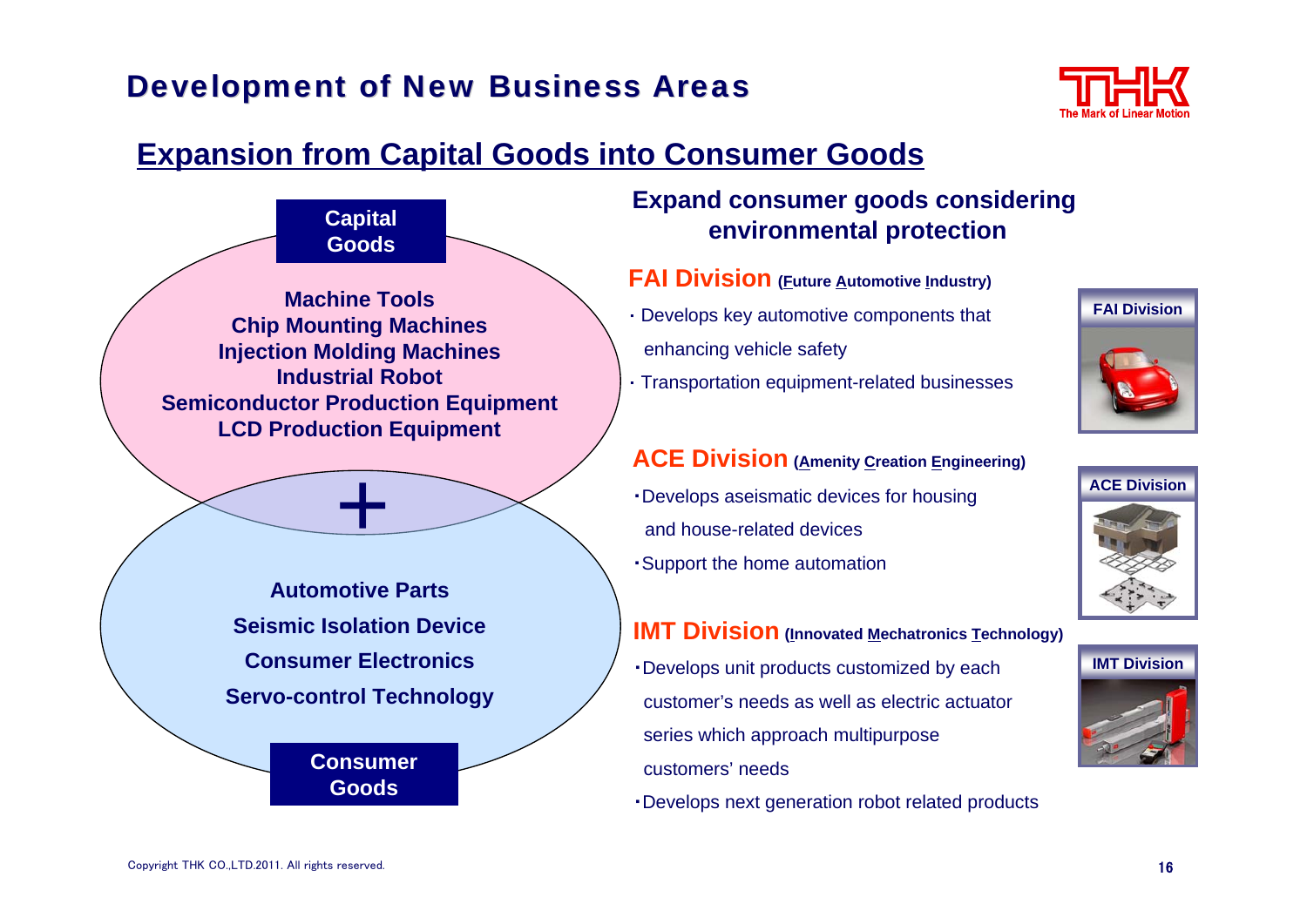# **Development of ACE Division**



#### **New Seismic Isolation Platforms Table TGS**

**Damping function added to conventional products**

#### **ACE Division User Sales Breakdown FY2010**

Seismic Damping for Building 28%

**New Vibration Damper**

**Higher damping performance compared with previous products** 



### **Seismic Isolation and Damping for House**

**Being adopted by a steadily increasing number of buildings** 



61%



**Seismic Isolation Systems Being adopted by a steadily increasing number of buildings** 

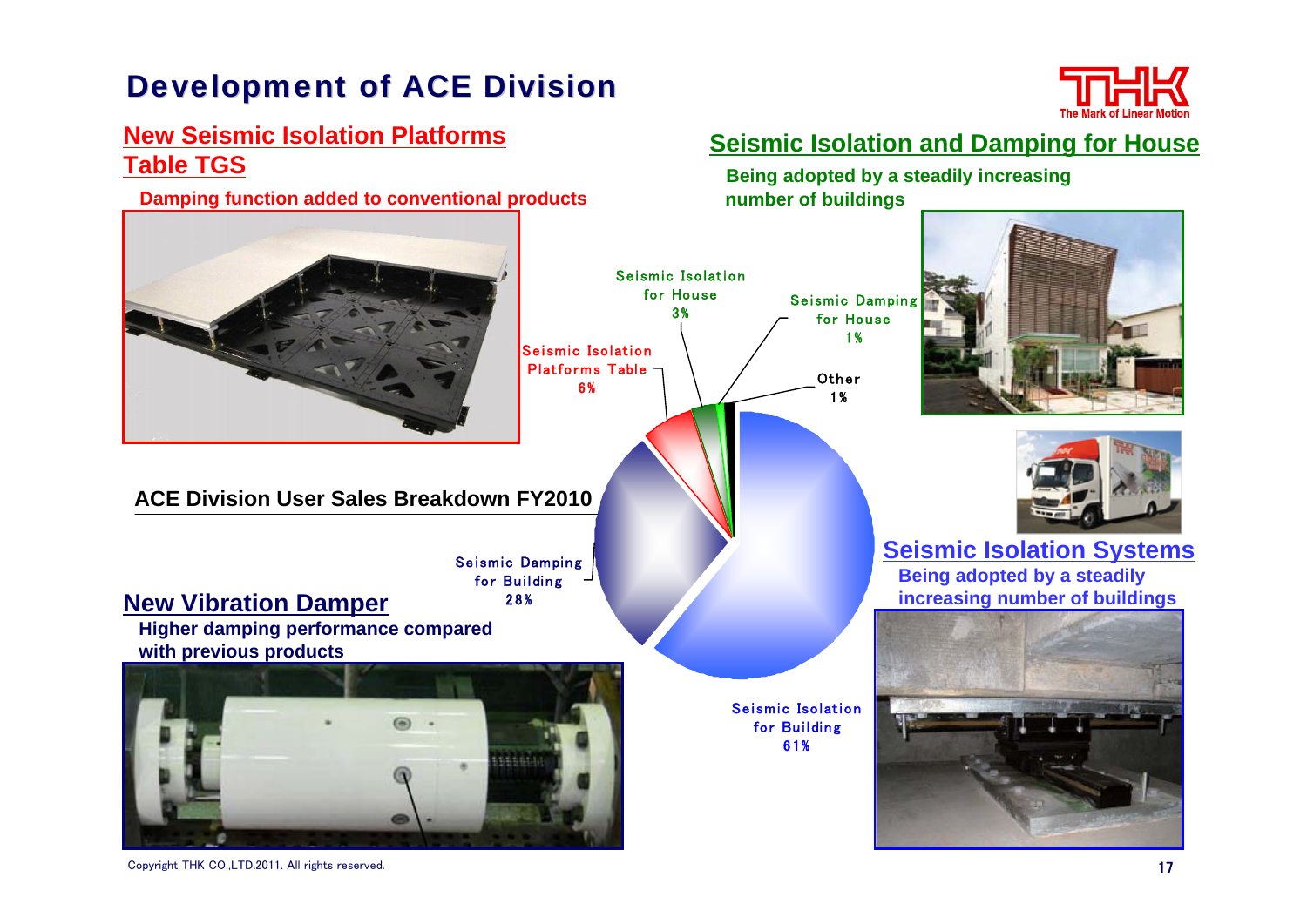## Development of IMT Division

# **Expand the electric actuator business Expand the electric actuator business**





### **Factors for expanding demand for electric actuator**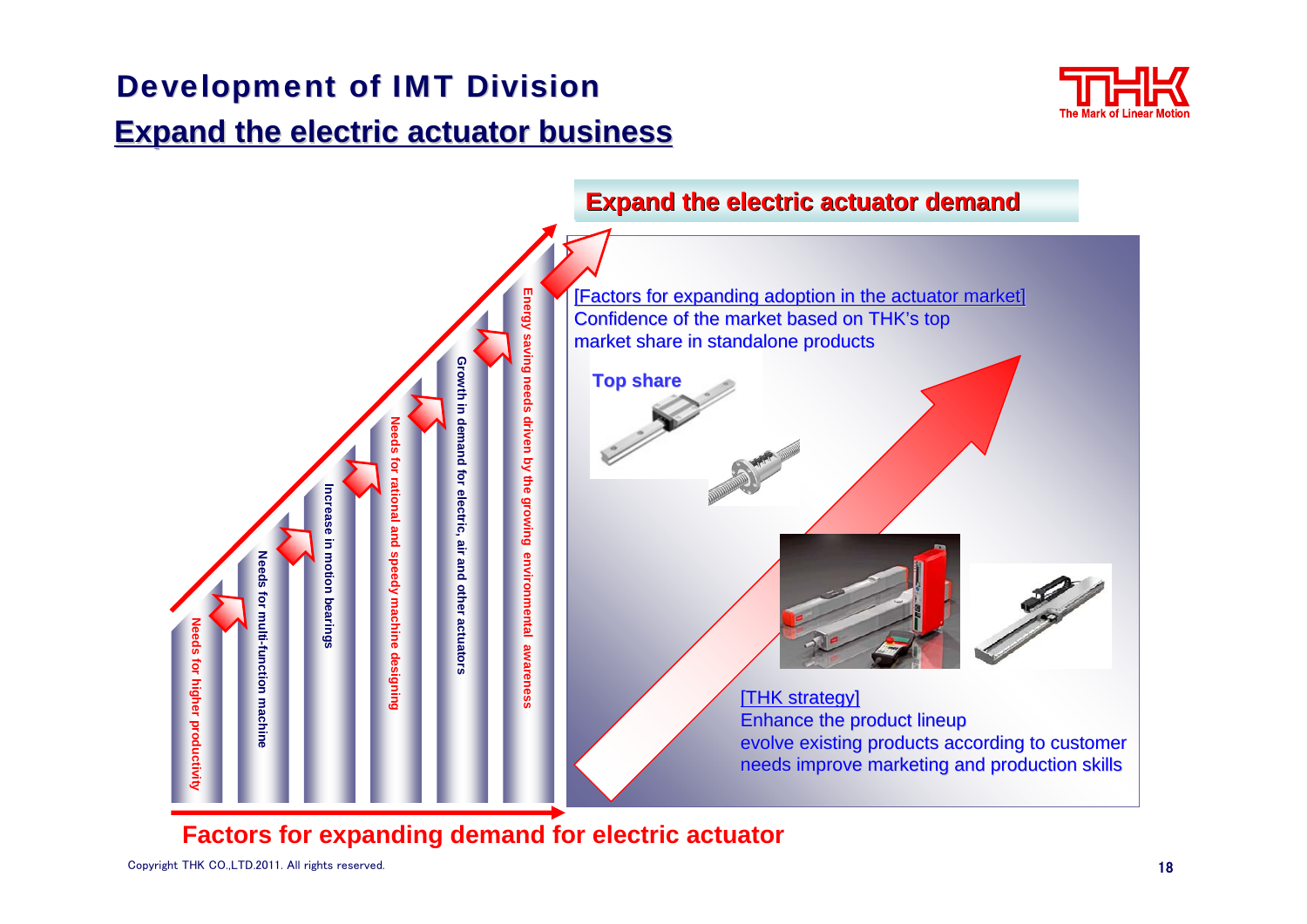

# 5. Fiscal Year Ending March 2012 **Financial Forecast**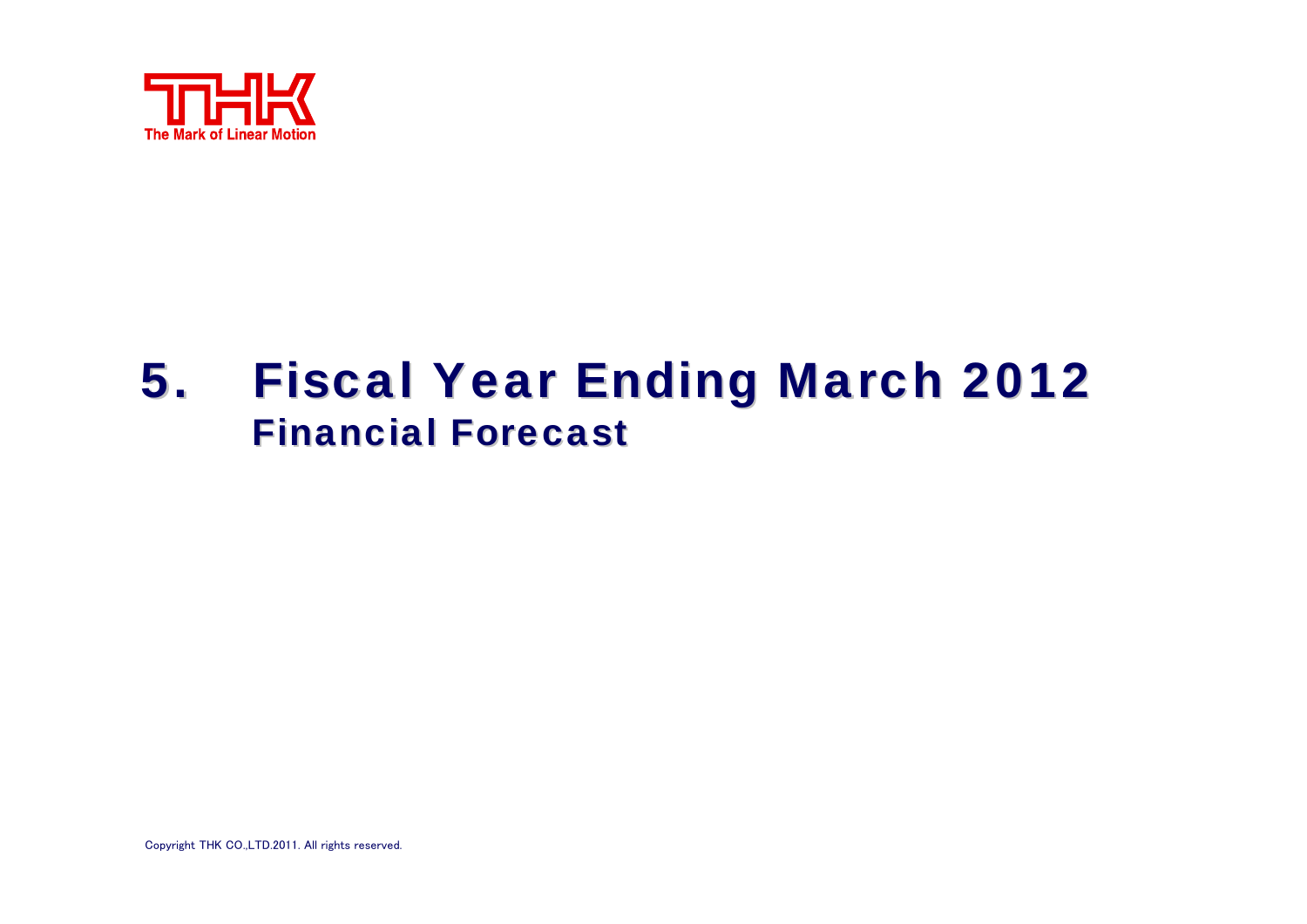# <span id="page-20-0"></span>**[Orders Received by Region](#page-20-0)**



Copyright THK CO.,LTD.2011. All rights reserved.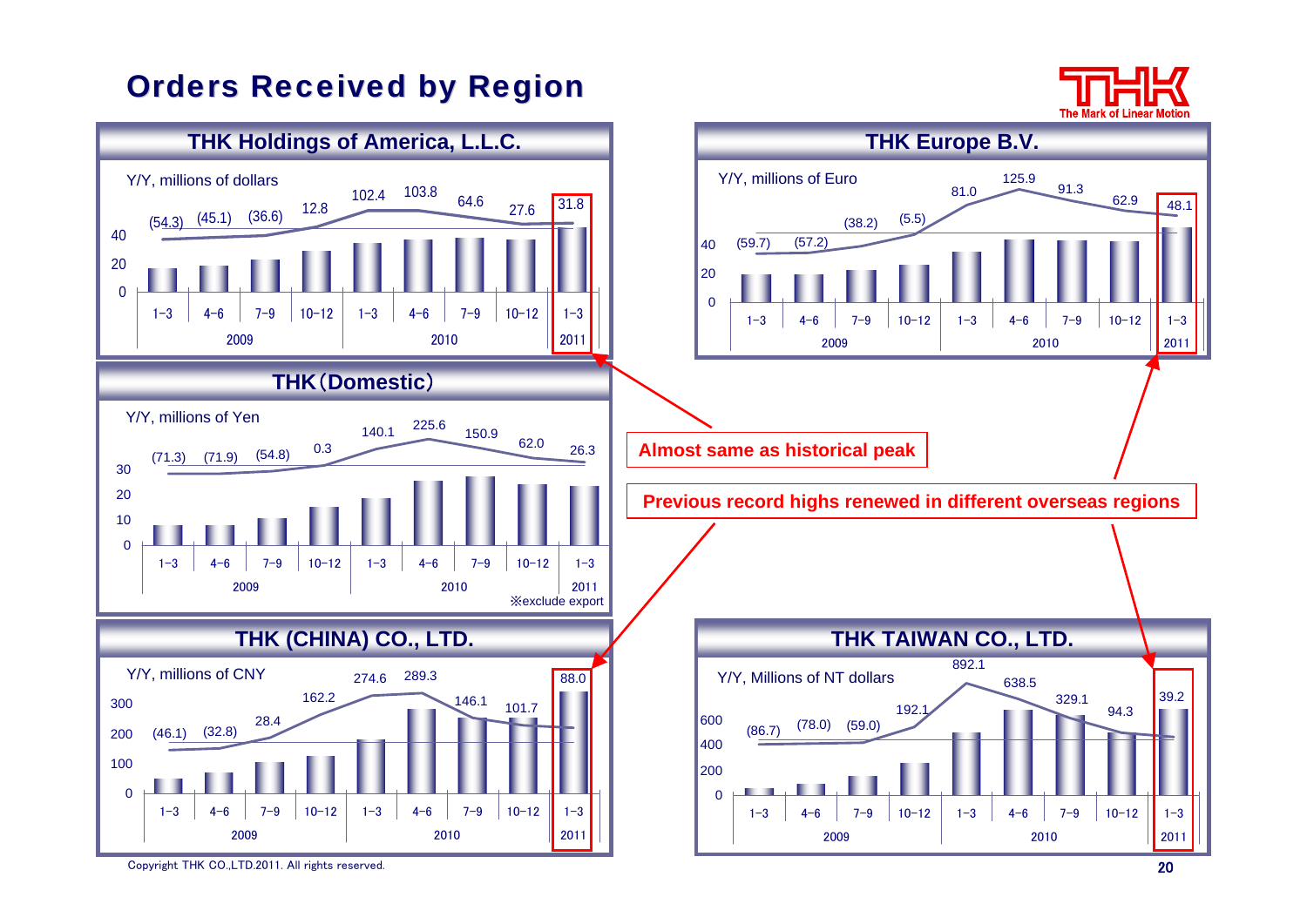# Financial Forecast (Consolidated) Financial Forecast (Consolidated)



[\(Millions of yen\)](#page-22-0)

|                                   |            | 2012/3          | 2011/3  | 2010/3                |
|-----------------------------------|------------|-----------------|---------|-----------------------|
|                                   |            | <b>Forecast</b> |         |                       |
| <b>Net Sales</b>                  |            | 215,000         | 190,661 | 115,330               |
|                                   | <b>Y/Y</b> | $+12.8%$        | +65.3%  | $-35.7%$              |
| <b>Operating</b><br><b>Income</b> |            | 29,000          | 21,844  | $-9,508$              |
|                                   | Y/Y        | +32.8%          |         |                       |
| <b>Ordinary</b><br><b>Income</b>  |            | 29,400          | 21,631  | $-8,797$              |
|                                   | Y/Y        | $+35.9%$        |         |                       |
| <b>Net Income</b>                 |            | 19,500          | 13,959  | $-14,300$             |
|                                   | Y/Y        | $+39.7%$        |         | $\mathbf{\mathbf{x}}$ |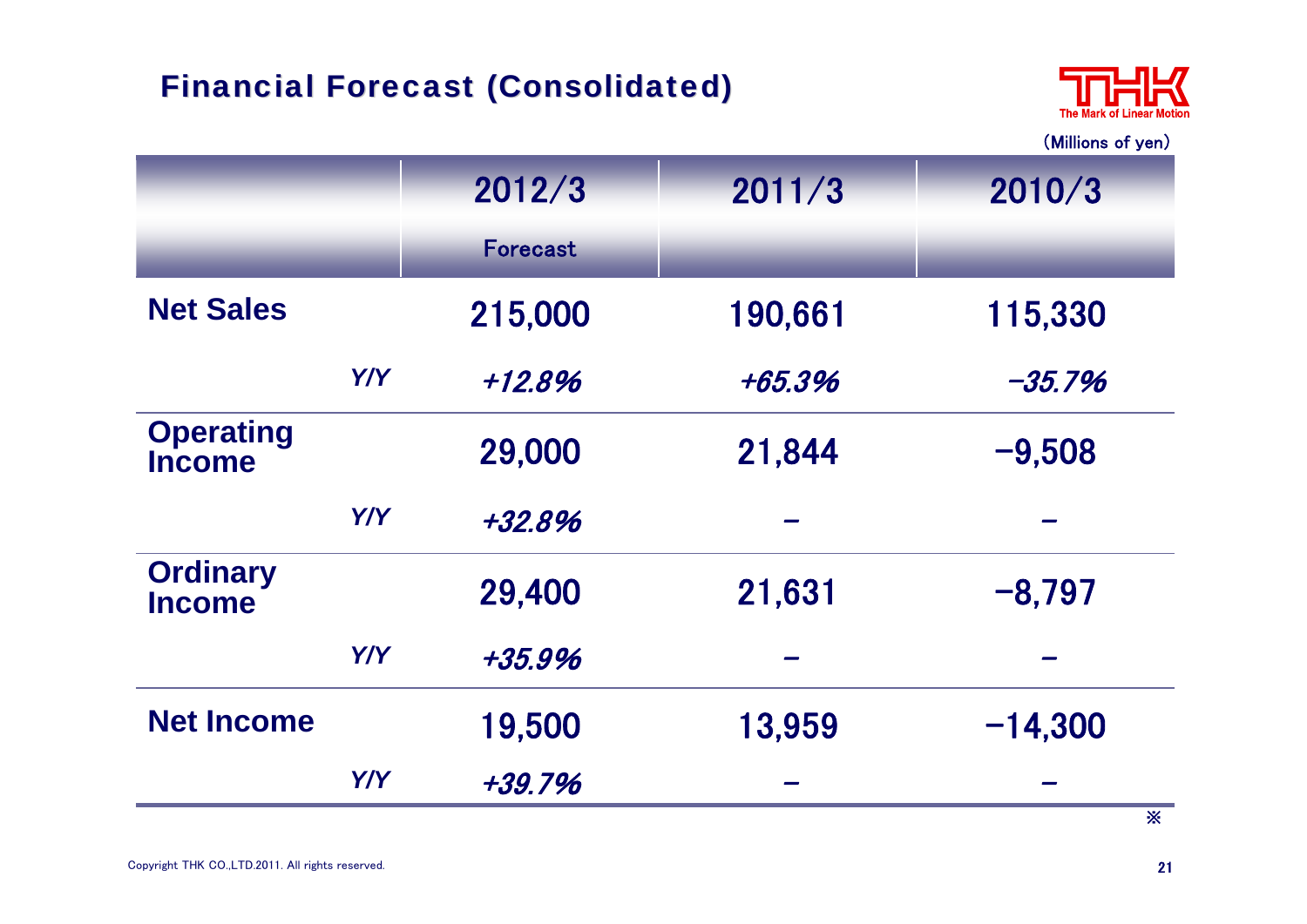# <span id="page-22-0"></span>**Capital Expenditure and Number of Employees Forecast**





#### Capital Expenditures **Number of Employees**

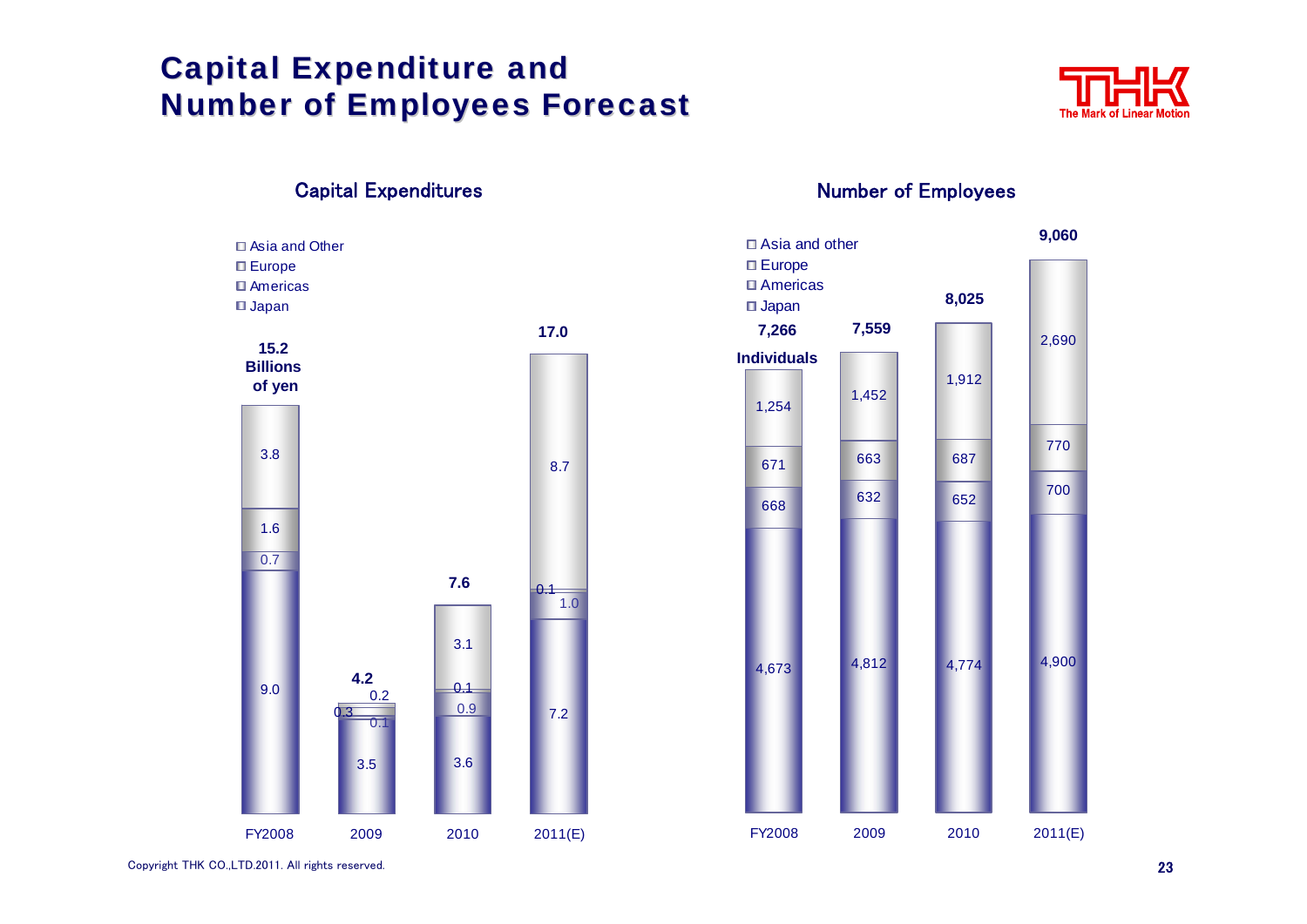#### Support Statement -Trends in orders, sales and backlog (domestic·unconsolidated) –